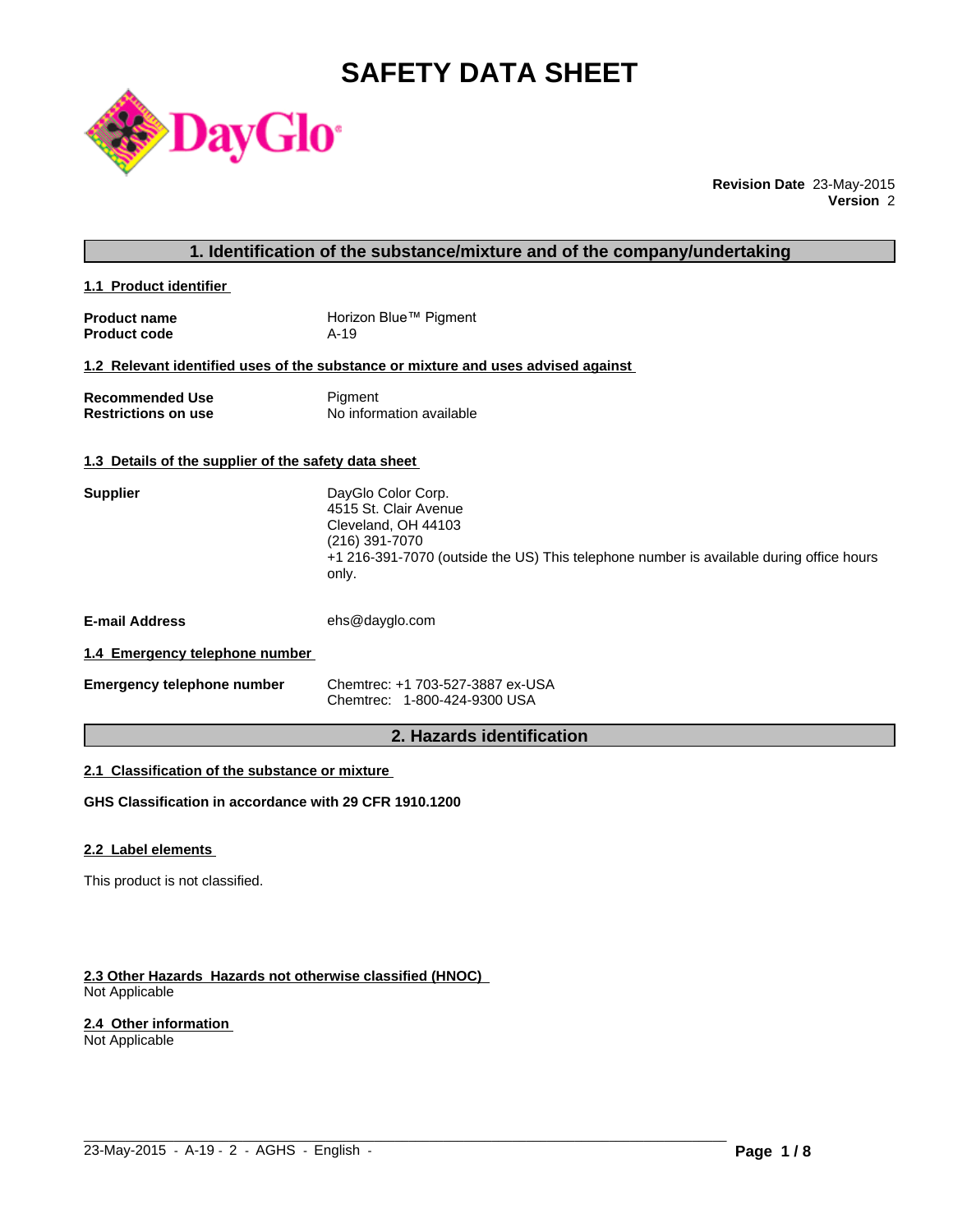# **3. Composition/Information on Ingredients**

 $\overline{\phantom{a}}$  ,  $\overline{\phantom{a}}$  ,  $\overline{\phantom{a}}$  ,  $\overline{\phantom{a}}$  ,  $\overline{\phantom{a}}$  ,  $\overline{\phantom{a}}$  ,  $\overline{\phantom{a}}$  ,  $\overline{\phantom{a}}$  ,  $\overline{\phantom{a}}$  ,  $\overline{\phantom{a}}$  ,  $\overline{\phantom{a}}$  ,  $\overline{\phantom{a}}$  ,  $\overline{\phantom{a}}$  ,  $\overline{\phantom{a}}$  ,  $\overline{\phantom{a}}$  ,  $\overline{\phantom{a}}$ 

#### **Substance**

This material is not considered hazardous by the OSHA Hazard Communication Standard (29 CFR 1910.1200).

| <b>Chemical Name</b>                                                                                                                      |                            | <b>CAS-No</b>                                                                              | Weight %                                                                                                                                                                                  |
|-------------------------------------------------------------------------------------------------------------------------------------------|----------------------------|--------------------------------------------------------------------------------------------|-------------------------------------------------------------------------------------------------------------------------------------------------------------------------------------------|
| C.I. Pigment Blue 15                                                                                                                      |                            | 147-14-8                                                                                   | $1 - 5$                                                                                                                                                                                   |
|                                                                                                                                           |                            | * The exact percentage (concentration) of composition has been withheld as a trade secret. |                                                                                                                                                                                           |
|                                                                                                                                           |                            | 4. First aid measures                                                                      |                                                                                                                                                                                           |
| <b>Description of first-aid measures</b><br>4.1                                                                                           |                            |                                                                                            |                                                                                                                                                                                           |
| <b>General advice</b>                                                                                                                     | No information available.  |                                                                                            |                                                                                                                                                                                           |
| Eye contact                                                                                                                               | persist, call a physician. |                                                                                            | Immediately flush with plenty of water. After initial flushing, remove any contact lenses and<br>continue flushing for at least 15 minutes. Keep eye wide open while rinsing. If symptoms |
| <b>Skin contact</b>                                                                                                                       |                            | Immediate medical attention is not required. Wash off with soap and water.                 |                                                                                                                                                                                           |
| <b>Inhalation</b>                                                                                                                         |                            | Immediate medical attention is not required. Move to fresh air.                            |                                                                                                                                                                                           |
| Ingestion                                                                                                                                 |                            | Do NOT induce vomiting. Drink plenty of water. Consult a physician.                        |                                                                                                                                                                                           |
| 4.2 Most important symptoms and effects, both acute and delayed                                                                           |                            |                                                                                            |                                                                                                                                                                                           |
| <b>Symptoms</b>                                                                                                                           |                            | See Section 2.2, Label Elements and/or Section 11, Toxicological effects.                  |                                                                                                                                                                                           |
| 4.3 Recommendations for immediate medical care and/or special treatment                                                                   |                            |                                                                                            |                                                                                                                                                                                           |
| Notes to physician                                                                                                                        | Treat symptomatically.     |                                                                                            |                                                                                                                                                                                           |
|                                                                                                                                           |                            | 5. Fire-Fighting Measures                                                                  |                                                                                                                                                                                           |
| 5.1 Extinguishing media                                                                                                                   |                            |                                                                                            |                                                                                                                                                                                           |
| Suitable extinguishing media<br>Use extinguishing measures that are appropriate to local circumstances and the surrounding environment.   |                            |                                                                                            |                                                                                                                                                                                           |
| <b>Unsuitable Extinguishing Media</b><br>None.                                                                                            |                            |                                                                                            |                                                                                                                                                                                           |
| 5.2 Specific hazards arising from the substance or mixture                                                                                |                            |                                                                                            |                                                                                                                                                                                           |
| <b>Special Hazard</b><br>None known based on information supplied                                                                         |                            |                                                                                            |                                                                                                                                                                                           |
| Hazardous Combustion Products Carbon oxides. Nitrogen oxides (NOx). Oxides of sulfur.                                                     |                            |                                                                                            |                                                                                                                                                                                           |
| <b>Explosion Data</b><br>Sensitivity to Mechanical Impact None.<br><b>Sensitivity to Static Discharge</b>                                 |                            | source is a potential dust explosion hazard.                                               | Fine dust dispersed in air, in sufficient concentrations, and in the presence of an ignition                                                                                              |
| 5.3 Advice for firefighters                                                                                                               |                            |                                                                                            |                                                                                                                                                                                           |
| As in any fire, wear self-contained breathing apparatus pressure-demand, MSHA/NIOSH (approved or equivalent) and full<br>protective gear. |                            |                                                                                            |                                                                                                                                                                                           |
|                                                                                                                                           |                            | <b>6. Accidental Release Measures</b>                                                      |                                                                                                                                                                                           |

 $\_$  ,  $\_$  ,  $\_$  ,  $\_$  ,  $\_$  ,  $\_$  ,  $\_$  ,  $\_$  ,  $\_$  ,  $\_$  ,  $\_$  ,  $\_$  ,  $\_$  ,  $\_$  ,  $\_$  ,  $\_$  ,  $\_$  ,  $\_$  ,  $\_$  ,  $\_$  ,  $\_$  ,  $\_$  ,  $\_$  ,  $\_$  ,  $\_$  ,  $\_$  ,  $\_$  ,  $\_$  ,  $\_$  ,  $\_$  ,  $\_$  ,  $\_$  ,  $\_$  ,  $\_$  ,  $\_$  ,  $\_$  ,  $\_$  ,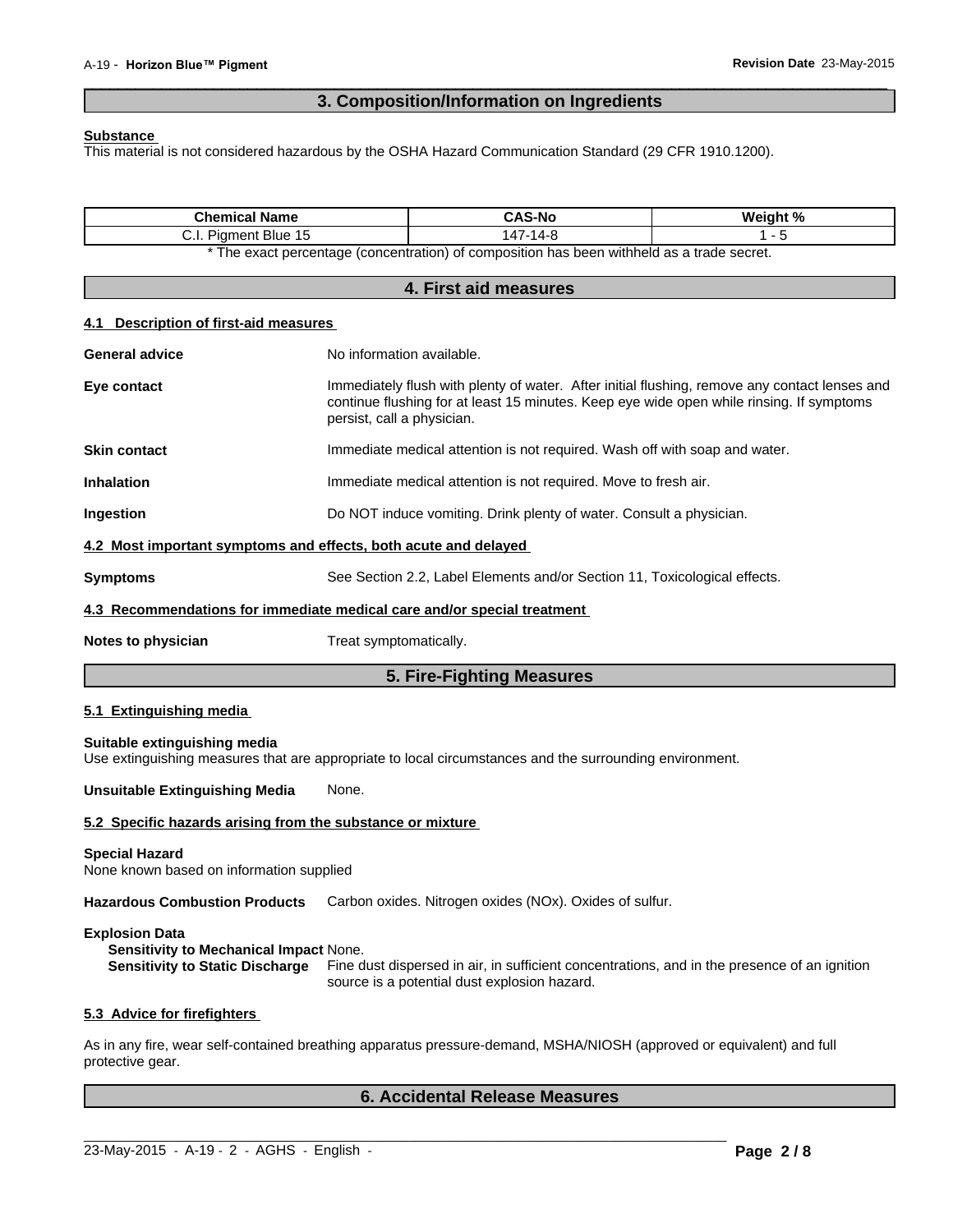#### **6.1 Personal precautions, protective equipment and emergency procedures**

Ensure adequate ventilation, especially in confined areas. Use personal protective equipment.

#### **6.2 Environmental precautions**

Dust deposits should not be allowed to accumulate on surfaces as these may form an explosive mixture if they are released into the atmosphere in sufficient concentration. Avoid dispersal of dust in the air (i.e., cleaning dusty surfaces with compressed air). Nonsparking tools should be used. Prevent product from entering drains. See Section 12 for additional Ecological information.

 $\overline{\phantom{a}}$  ,  $\overline{\phantom{a}}$  ,  $\overline{\phantom{a}}$  ,  $\overline{\phantom{a}}$  ,  $\overline{\phantom{a}}$  ,  $\overline{\phantom{a}}$  ,  $\overline{\phantom{a}}$  ,  $\overline{\phantom{a}}$  ,  $\overline{\phantom{a}}$  ,  $\overline{\phantom{a}}$  ,  $\overline{\phantom{a}}$  ,  $\overline{\phantom{a}}$  ,  $\overline{\phantom{a}}$  ,  $\overline{\phantom{a}}$  ,  $\overline{\phantom{a}}$  ,  $\overline{\phantom{a}}$ 

#### **6.3 Methods and materials for containment and cleaning up**

| <b>Methods for Containment</b> | Prevent dust cloud. Cover powder spill with plastic sheet or tarp to minimize spreading.                                                                                                                                                                                                                                                                                                |
|--------------------------------|-----------------------------------------------------------------------------------------------------------------------------------------------------------------------------------------------------------------------------------------------------------------------------------------------------------------------------------------------------------------------------------------|
| Methods for cleaning up        | Avoid dust formation. Take precautionary measures against static discharges. Do not dry<br>sweep dust. Wet dust with water before sweeping or use a vacuum to collect dust. Use<br>personal protective equipment. Take up mechanically and collect in suitable container for<br>disposal. Prevent product from entering drains. Keep in suitable and closed containers for<br>disposal. |

# **7. Handling and storage**

#### **7.1 Precautions for safe handling**

| Advice on safe handling                                          | Avoid dust formation. Take precautionary measures against static discharges. Fine dust<br>dispersed in air may ignite. Wear personal protective equipment. |  |
|------------------------------------------------------------------|------------------------------------------------------------------------------------------------------------------------------------------------------------|--|
| <b>Hygiene measures</b>                                          | Handle in accordance with good industrial hygiene and safety practice.                                                                                     |  |
| 7.2 Conditions for safe storage, including any incompatibilities |                                                                                                                                                            |  |
| <b>Storage Conditions</b>                                        | Keep tightly closed in a dry and cool place.                                                                                                               |  |
| <b>Materials to Avoid</b>                                        | No materials to be especially mentioned.                                                                                                                   |  |
|                                                                  |                                                                                                                                                            |  |

#### **8. Exposure controls/personal protection**

#### **8.1 Occupational Exposure Limits (OEL)**

| <b>Chemical Name</b>                  | <b>ACGIH TLV</b>      | <b>OSHA PEL</b> | British Columbia | Alberta | Quebec | <b>Ontario TWAEV</b> |
|---------------------------------------|-----------------------|-----------------|------------------|---------|--------|----------------------|
| C.I. Piament Blue 15<br>- 132<br>◡.୲. | TWA: L<br>∟ma/mª Cu J |                 |                  |         |        |                      |
| 147-14-8                              | dust and mist         |                 |                  |         |        |                      |

#### **8.2 Appropriate engineering controls**

| <b>Engineering Measures</b> | Showers              |
|-----------------------------|----------------------|
|                             | Eyewash stations     |
|                             | Ventilation systems. |

#### **8.3 Individual protection measures, such as personal protective equipment**

| <b>Eye/Face Protection</b>    | Safety glasses with side-shields.                                                                                                                                                                                                                                                                                                                                                          |
|-------------------------------|--------------------------------------------------------------------------------------------------------------------------------------------------------------------------------------------------------------------------------------------------------------------------------------------------------------------------------------------------------------------------------------------|
| Skin and body protection      | Wear chemical resistant footwear and clothing such as gloves, an apron or a whole body<br>suit as appropriate.                                                                                                                                                                                                                                                                             |
| <b>Respiratory protection</b> | If irritation is experienced, NIOSH/MSHA approved respiratory protection should be worn.<br>Positive-pressure supplied air respirators may be required for high airborne contaminant<br>concentrations. Respiratory protection must be provided in accordance with current local<br>requilations. NIOSH/MSHA approved respiratory protection should be worn if exposure is<br>anticipated. |

 $\_$  ,  $\_$  ,  $\_$  ,  $\_$  ,  $\_$  ,  $\_$  ,  $\_$  ,  $\_$  ,  $\_$  ,  $\_$  ,  $\_$  ,  $\_$  ,  $\_$  ,  $\_$  ,  $\_$  ,  $\_$  ,  $\_$  ,  $\_$  ,  $\_$  ,  $\_$  ,  $\_$  ,  $\_$  ,  $\_$  ,  $\_$  ,  $\_$  ,  $\_$  ,  $\_$  ,  $\_$  ,  $\_$  ,  $\_$  ,  $\_$  ,  $\_$  ,  $\_$  ,  $\_$  ,  $\_$  ,  $\_$  ,  $\_$  ,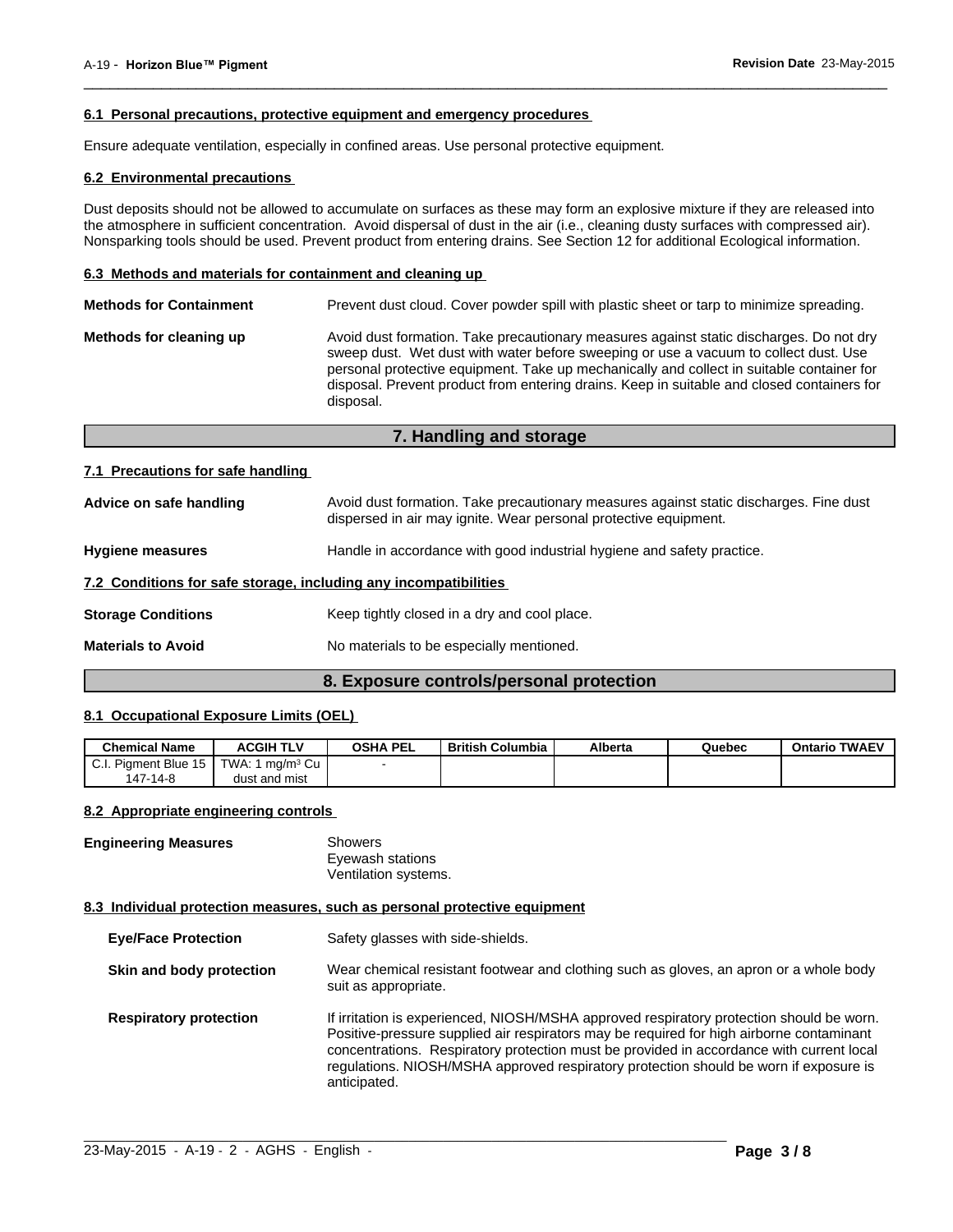# **9. Physical and chemical properties**

No information available

**Remarks•Methods**

No information available

No information available

No information available

No information available

No information available

No information available

No information available

**9.1 Information on basic physical and chemical properties Physical state** Solid **Odor Threshold** No information available **Viscosity, kinematic Flash Point** Not Applicable **Viscosity, dynamic Color Blue Evaporation rate** Not Applicable **Flammability (solid, gas) Appearance Flammability Limits in Air Property Values upper flammability limit**  $\blacksquare$  No information available **lower flammability limit limit lower flammability limit No information available Odor Vapor pressure** Not Applicable **pH** Not Applicable **Pungent Vapor density** Not Applicable **Specific Gravity** 1.36 Powder **Melting/freezing point Water solubility Insoluble in water** 110 °C / 230 °F **Solubility in other solvents** No information available **Partition coefficient**<br> **Partition coefficient**<br> **Autoignition temperature**<br> **Autoignition temperature Boiling point/boiling range** Not applicable **Autoignition temperature Decomposition temperature**

**Explosive properties Oxidizing Properties No information available No information available** 

#### **9.2 Other information Volatile organic compounds (VOC)** None

**content**

# **10. Stability and Reactivity**

 $\_$  ,  $\_$  ,  $\_$  ,  $\_$  ,  $\_$  ,  $\_$  ,  $\_$  ,  $\_$  ,  $\_$  ,  $\_$  ,  $\_$  ,  $\_$  ,  $\_$  ,  $\_$  ,  $\_$  ,  $\_$  ,  $\_$  ,  $\_$  ,  $\_$  ,  $\_$  ,  $\_$  ,  $\_$  ,  $\_$  ,  $\_$  ,  $\_$  ,  $\_$  ,  $\_$  ,  $\_$  ,  $\_$  ,  $\_$  ,  $\_$  ,  $\_$  ,  $\_$  ,  $\_$  ,  $\_$  ,  $\_$  ,  $\_$  ,

#### **10.1 Reactivity**

.

No dangerous reaction known under conditions of normal use

#### **10.2 Chemical stability**

**Stable** 

#### **10.3 Possibility of hazardous reactions**

Hazardous polymerization does not occur.

#### **10.4 Conditions to Avoid**

Dust formation. Take precautionary measures against static discharges.

#### **10.5 Incompatible Materials**

None known based on information supplied.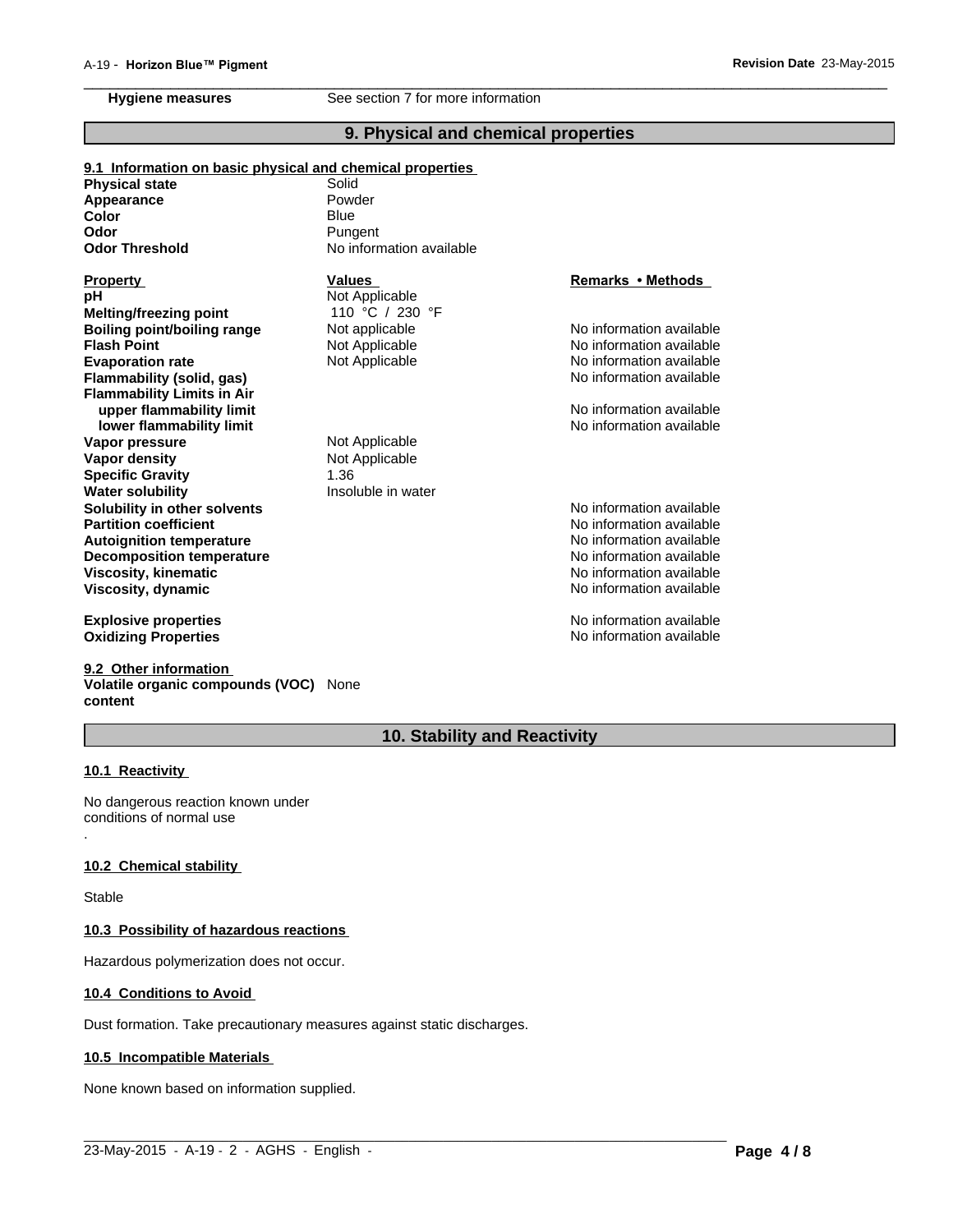#### **10.6 Hazardous Decomposition Products**

None known based on information supplied.

### **11. Toxicological information**

 $\overline{\phantom{a}}$  ,  $\overline{\phantom{a}}$  ,  $\overline{\phantom{a}}$  ,  $\overline{\phantom{a}}$  ,  $\overline{\phantom{a}}$  ,  $\overline{\phantom{a}}$  ,  $\overline{\phantom{a}}$  ,  $\overline{\phantom{a}}$  ,  $\overline{\phantom{a}}$  ,  $\overline{\phantom{a}}$  ,  $\overline{\phantom{a}}$  ,  $\overline{\phantom{a}}$  ,  $\overline{\phantom{a}}$  ,  $\overline{\phantom{a}}$  ,  $\overline{\phantom{a}}$  ,  $\overline{\phantom{a}}$ 

#### **11.1 Acute toxicity**

### **Numerical measures of toxicity: Product Information**

| LD50 Oral:           | <b>LD50 Dermal:</b>  |
|----------------------|----------------------|
| > 16,000 mg/kg (rat) | > 23,000 mg/kg (rat) |

#### **Numerical measures of toxicity: Component Information**

#### **11.2 Information on toxicological effects**

#### **Skin corrosion/irritation**

Product Information • Not a dermal irritant Component Information • No information available

#### **Eye damage/irritation**

Product Information • Dust contact with the eyes can lead to mechanical irritation Component Information  $\cdot$  No information available

#### **Respiratory or skin sensitization**

Product Information • No information available Component Information • No information available

#### **Germ Cell Mutagenicity**

Product Information • No information available Component Information • No information available

#### **Carcinogenicity**

• This product contains <0.1% free formaldehyde and may be capable of outgassing formaldehyde at levels in excess of OSHA's Action Level under some conditions of use. Formaldehyde is a known cancer hazard. Long term exposure may result in dermatitis or respiratory sensitization for sensitive individuals.

 $\_$  ,  $\_$  ,  $\_$  ,  $\_$  ,  $\_$  ,  $\_$  ,  $\_$  ,  $\_$  ,  $\_$  ,  $\_$  ,  $\_$  ,  $\_$  ,  $\_$  ,  $\_$  ,  $\_$  ,  $\_$  ,  $\_$  ,  $\_$  ,  $\_$  ,  $\_$  ,  $\_$  ,  $\_$  ,  $\_$  ,  $\_$  ,  $\_$  ,  $\_$  ,  $\_$  ,  $\_$  ,  $\_$  ,  $\_$  ,  $\_$  ,  $\_$  ,  $\_$  ,  $\_$  ,  $\_$  ,  $\_$  ,  $\_$  ,

#### **Reproductive toxicity**

Product Information • No information available Component Information • No information available

## **STOT - single exposure**

No information available

**STOT - repeated exposure**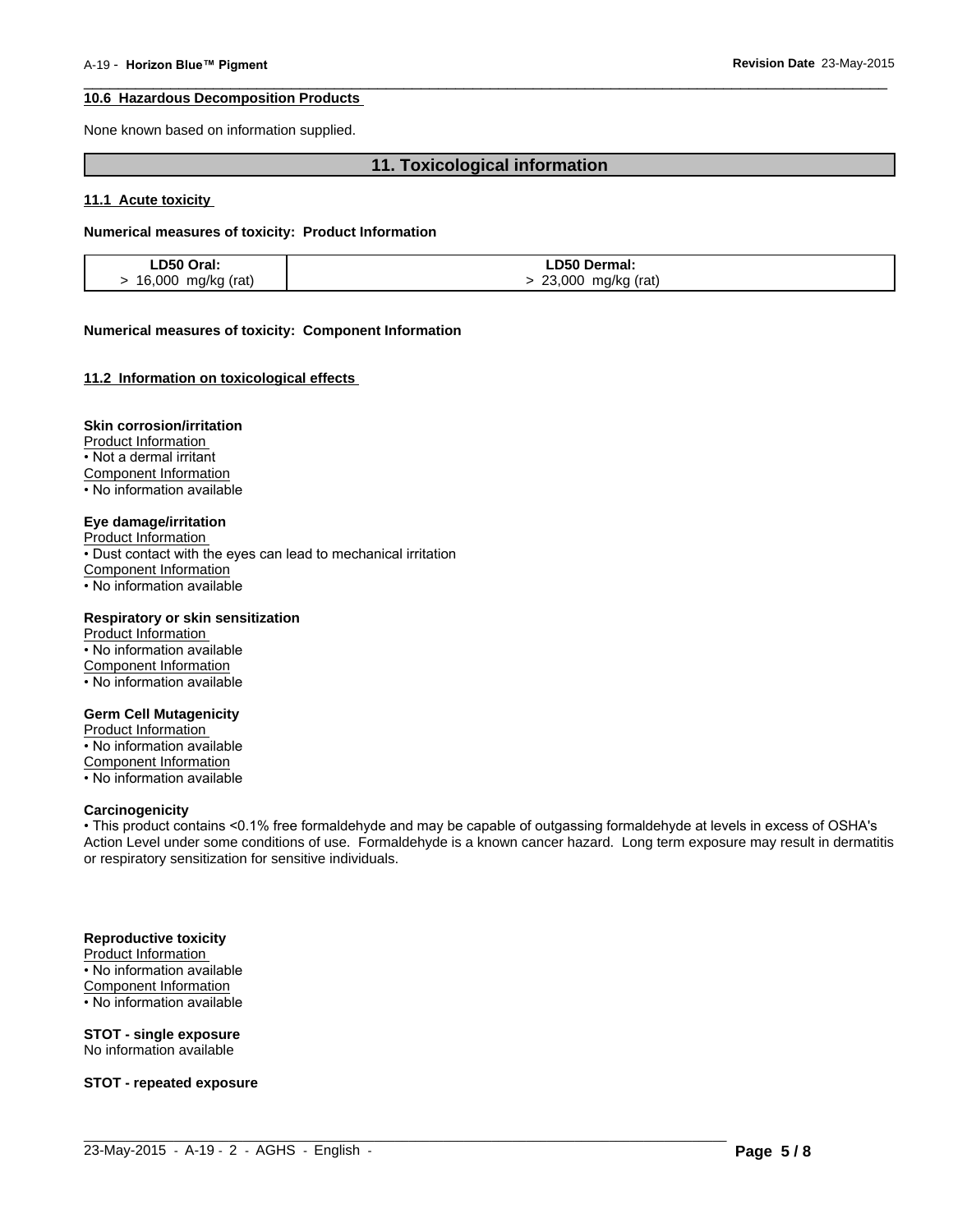$\overline{\phantom{a}}$  ,  $\overline{\phantom{a}}$  ,  $\overline{\phantom{a}}$  ,  $\overline{\phantom{a}}$  ,  $\overline{\phantom{a}}$  ,  $\overline{\phantom{a}}$  ,  $\overline{\phantom{a}}$  ,  $\overline{\phantom{a}}$  ,  $\overline{\phantom{a}}$  ,  $\overline{\phantom{a}}$  ,  $\overline{\phantom{a}}$  ,  $\overline{\phantom{a}}$  ,  $\overline{\phantom{a}}$  ,  $\overline{\phantom{a}}$  ,  $\overline{\phantom{a}}$  ,  $\overline{\phantom{a}}$ • No known effect

#### **Other adverse effects**

Target Organs • No information available Product Information • No information available Component Information • No information available

# **Aspiration hazard**

Product Information

• No information available

Component Information • No information available

**12. Ecological information**

#### **12.1 Toxicity**

**Ecotoxicity No information available** 

4.022 % of the mixture consists of components(s) of unknown hazards to the aquatic environment

#### **Ecotoxicity effects**

#### **12.2 Persistence and degradability**

No information available.

#### **12.3 Bioaccumulative potential**

#### Discharge into the environment must be avoided

| <b>Chemical Name</b> | log Pow |
|----------------------|---------|
| C.I. Pigment Blue 15 | o.o     |
| $147 - 14 - 8$       |         |

#### **12.4 Mobility in soil**

No information available.

#### **12.5 Other adverse effects**

No information available

**13. Disposal Considerations**

#### **13.1 Waste Disposal Guidance**

Dispose of in accordance with federal, state, and local regulations.

# **14. Transport Information**

| <b>DOT</b>  | Not regulated |
|-------------|---------------|
| <b>MEX</b>  | Not regulated |
| <b>IMDG</b> | Not regulated |
| <b>IATA</b> | Not regulated |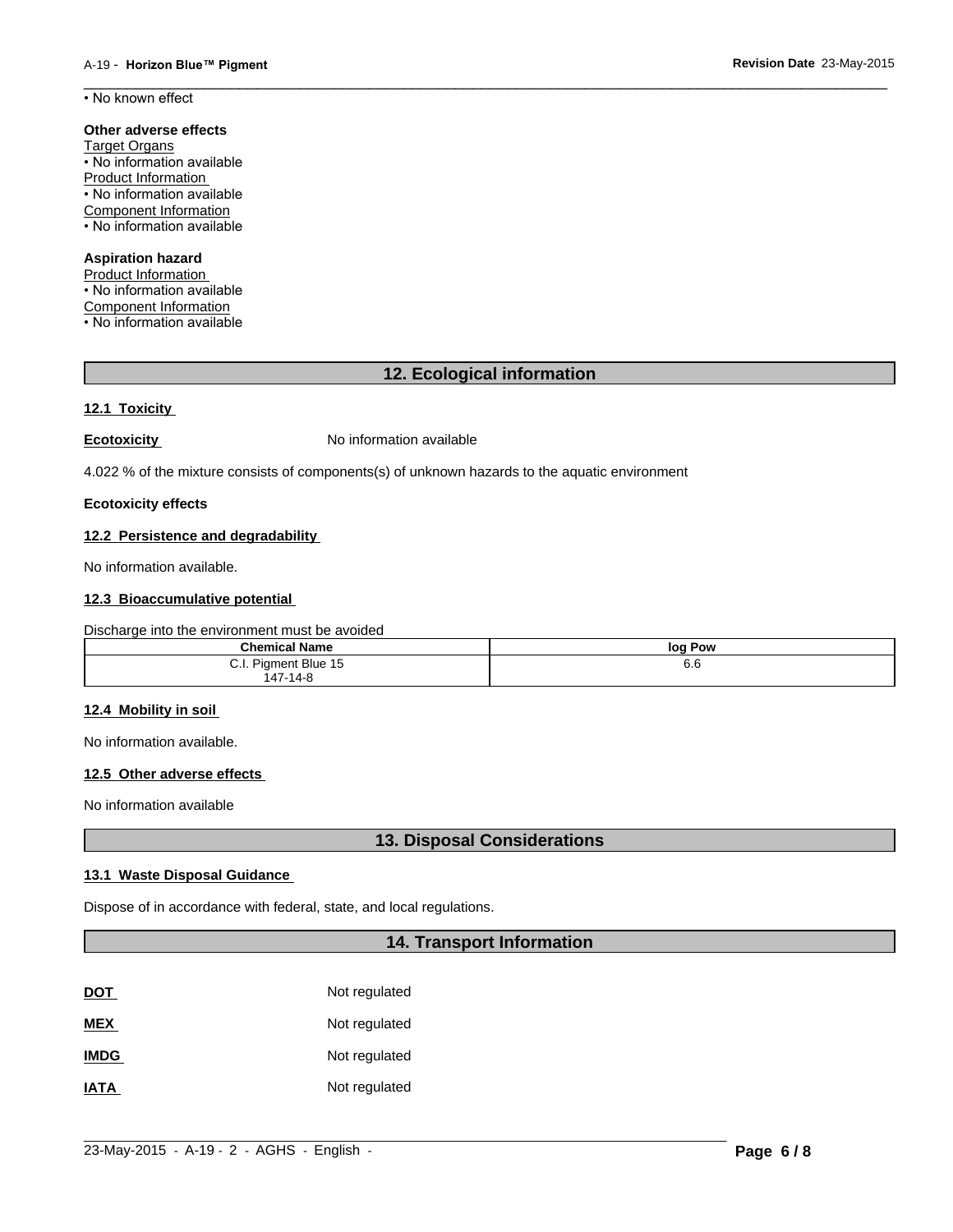# **15. Regulatory information**

 $\overline{\phantom{a}}$  ,  $\overline{\phantom{a}}$  ,  $\overline{\phantom{a}}$  ,  $\overline{\phantom{a}}$  ,  $\overline{\phantom{a}}$  ,  $\overline{\phantom{a}}$  ,  $\overline{\phantom{a}}$  ,  $\overline{\phantom{a}}$  ,  $\overline{\phantom{a}}$  ,  $\overline{\phantom{a}}$  ,  $\overline{\phantom{a}}$  ,  $\overline{\phantom{a}}$  ,  $\overline{\phantom{a}}$  ,  $\overline{\phantom{a}}$  ,  $\overline{\phantom{a}}$  ,  $\overline{\phantom{a}}$ 

#### **15.1 International Inventories**

| <b>TSCA</b>          | Complies |  |
|----------------------|----------|--|
| DSL                  | Complies |  |
| <b>EINECS/ELINCS</b> | Complies |  |
| <b>ENCS</b>          |          |  |
| <b>IECSC</b>         | Complies |  |
| KECL                 | Complies |  |
| <b>PICCS</b>         | Complies |  |
| AICS                 | Complies |  |
| <b>NZIoC</b>         | -        |  |
|                      |          |  |

**TSCA** - United States Toxic Substances Control Act Section 8(b) Inventory

**DSL** - Canadian Domestic Substances List

**EINECS/ELINCS** - European Inventory of Existing Commercial Chemical Substances/EU List of Notified Chemical Substances

**PICCS** - Philippines Inventory of Chemicals and Chemical Substances

**ENCS** - Japan Existing and New Chemical Substances

**IECSC** - China Inventory of Existing Chemical Substances

**KECL** - Korean Existing and Evaluated Chemical Substances

**PICCS** - Philippines Inventory of Chemicals and Chemical Substances

**AICS** - Australian Inventory of Chemical Substances

**NZIoC** - New Zealand Inventory of Chemicals

#### **15.2 U.S. Federal Regulations**

#### **SARA 313**

Section 313 of Title III of the Superfund Amendments and Reauthorization Act of 1986 (SARA). This product does not contain any chemicals which are subject to the reporting requirements of the Act and Title 40 of the Code of Federal Regulations, Part 372.

#### **15.3 Pesticide Information**

Not applicable

#### **15.4 U.S. State Regulations**

#### **California Proposition 65**

This product contains the following Proposition 65 chemicals:

|                                                                                                                            | <b>Chemical Name</b>                                                                                                                                                                                                                                                                                                                                                                                                       |                       |                          | <b>California Prop. 65</b>                |  |
|----------------------------------------------------------------------------------------------------------------------------|----------------------------------------------------------------------------------------------------------------------------------------------------------------------------------------------------------------------------------------------------------------------------------------------------------------------------------------------------------------------------------------------------------------------------|-----------------------|--------------------------|-------------------------------------------|--|
| Formaldehyde - 50-00-0                                                                                                     |                                                                                                                                                                                                                                                                                                                                                                                                                            |                       | Carcinogen               |                                           |  |
| <b>16. Other information</b>                                                                                               |                                                                                                                                                                                                                                                                                                                                                                                                                            |                       |                          |                                           |  |
| <b>NFPA</b>                                                                                                                | <b>Health Hazard 0</b>                                                                                                                                                                                                                                                                                                                                                                                                     | Flammability -        | Instability -            | <b>Physical and chemical</b><br>hazards - |  |
| HMIS                                                                                                                       | <b>Health Hazard 1</b>                                                                                                                                                                                                                                                                                                                                                                                                     | <b>Flammability 1</b> | <b>Physical Hazard 0</b> | Personal protection X                     |  |
| Ceiling (C)<br>DOT (Department of Transportation)<br>NTP (National Toxicology Program)<br>PEL (Permissible Exposure Limit) | ACGIH (American Conference of Governmental Industrial Hygienists)<br>EPA (Environmental Protection Agency)<br>IARC (International Agency for Research on Cancer)<br>International Air Transport Association (IATA)<br>International Maritime Dangerous Goods (IMDG)<br>NIOSH (National Institute for Occupational Safety and Health)<br>OSHA (Occupational Safety and Health Administration of the US Department of Labor) |                       |                          |                                           |  |